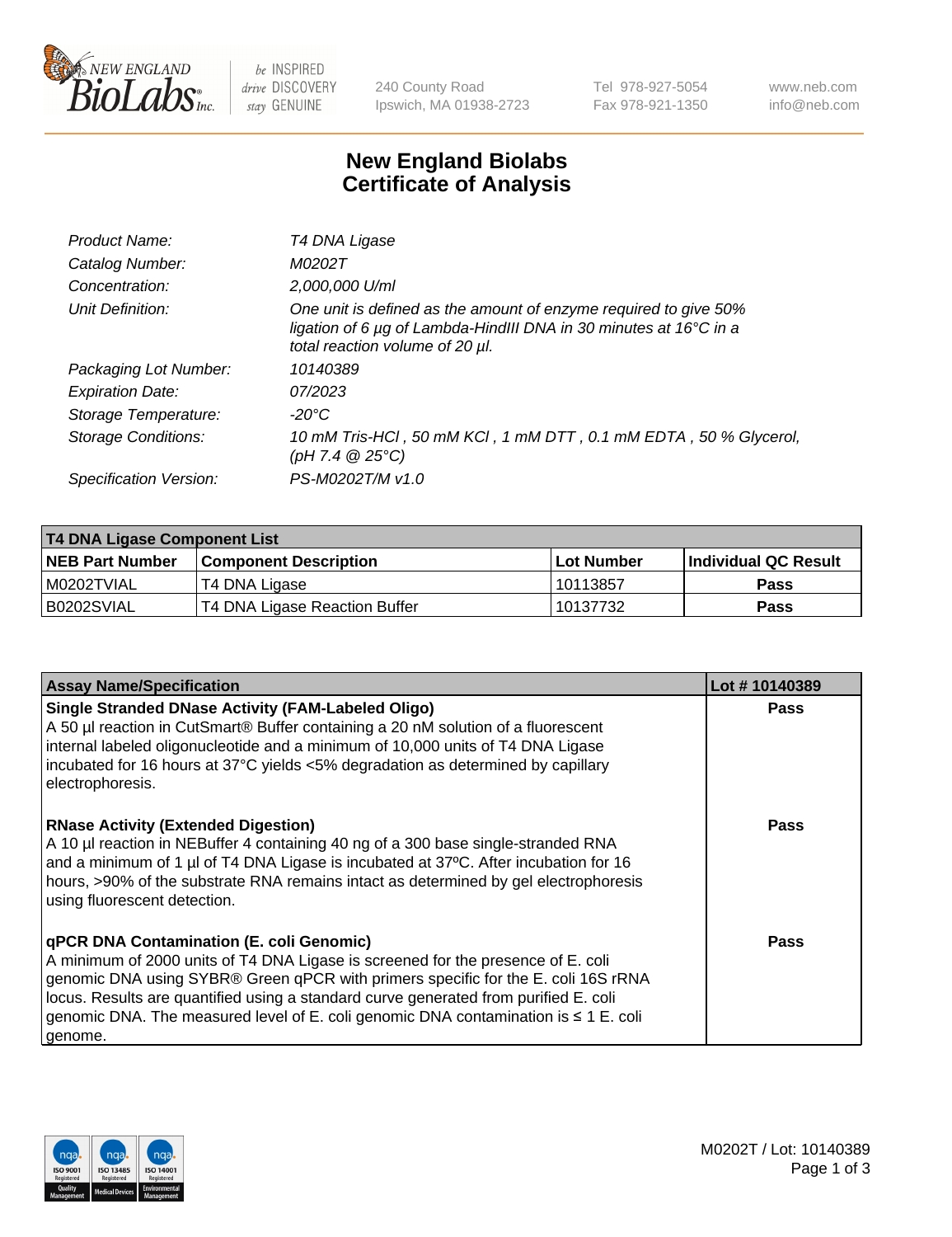

be INSPIRED drive DISCOVERY stay GENUINE

240 County Road Ipswich, MA 01938-2723 Tel 978-927-5054 Fax 978-921-1350

www.neb.com info@neb.com

| <b>Assay Name/Specification</b>                                                                                                                                                                                                                                                                                                                                                                             | Lot #10140389 |
|-------------------------------------------------------------------------------------------------------------------------------------------------------------------------------------------------------------------------------------------------------------------------------------------------------------------------------------------------------------------------------------------------------------|---------------|
| <b>Protein Purity Assay (SDS-PAGE)</b><br>T4 DNA Ligase is ≥ 95% pure as determined by SDS-PAGE analysis using Coomassie Blue<br>detection.                                                                                                                                                                                                                                                                 | <b>Pass</b>   |
| <b>Protein Concentration (A280)</b><br>The concentration of T4 DNA Ligase is 2 mg/ml +/- 10% as determined by UV absorption<br>at 280 nm. Protein concentration is determined by the Pace method using the<br>extinction coefficient of 57,675 and molecular weight of 55,292 daltons for T4 DNA<br>Ligase (Pace, C.N. et al. (1995) Protein Sci., 4, 2411-2423).                                           | <b>Pass</b>   |
| <b>Non-Specific DNase Activity (16 Hour)</b><br>A 50 µl reaction in NEBuffer 1 containing 1 µg of CIP-treated Lambda-HindIII DNA and<br>a minimum of 2000 units of T4 DNA Ligase incubated for 16 hours at 37°C results in a<br>DNA pattern free of detectable nuclease degradation as determined by agarose gel<br>electrophoresis.                                                                        | <b>Pass</b>   |
| Ligation and Recutting (Terminal Integrity, Digested DNA)<br>A 20 µl reaction in 1X T4 DNA Ligase Reaction Buffer containing 2 µg of Lambda<br>DNA-HindIII Digest and a minimum of 4000 units of T4 DNA Ligase incubated for 16<br>hours at 37°C results in >95% ligation of the DNA fragments as determined by agarose<br>gel electrophoresis. Of these ligated fragments, >95% can be recut with HindIII. | Pass          |
| <b>Endonuclease Activity (Nicking)</b><br>A 50 µl reaction in NEBuffer 1 containing 1 µg of supercoiled PhiX174 DNA and a<br>minimum of 2000 units of T4 DNA Ligase incubated for 4 hours at 37°C results in <10%<br>conversion to the nicked form as determined by agarose gel electrophoresis.                                                                                                            | <b>Pass</b>   |
| <b>Exonuclease Activity (Radioactivity Release)</b><br>A 50 µl reaction in NEBuffer 1 containing 1 µg of a mixture of single and<br>double-stranded [3H] E. coli DNA and a minimum of 2000 units of T4 DNA Ligase<br>incubated for 4 hours at 37°C releases <0.1% of the total radioactivity.                                                                                                               | <b>Pass</b>   |
| <b>DNase Activity (Labeled Oligo, 3' extension)</b><br>A 50 µl reaction in CutSmart® Buffer containing a 20 nM solution of a fluorescent<br>labeled double-stranded oligonucleotide containing a 3' extension and a minimum of<br>10,000 units of T4 DNA Ligase incubated for 16 hours at 37°C yields <5% degradation<br>as determined by capillary electrophoresis.                                        | <b>Pass</b>   |
| Double Stranded DNase Activity (Labeled Oligo)<br>A 50 µl reaction in CutSmart® Buffer containing a 20 nM solution of a fluorescent<br>labeled double-stranded oligonucleotide containing a blunt end and a minimum of                                                                                                                                                                                      | <b>Pass</b>   |